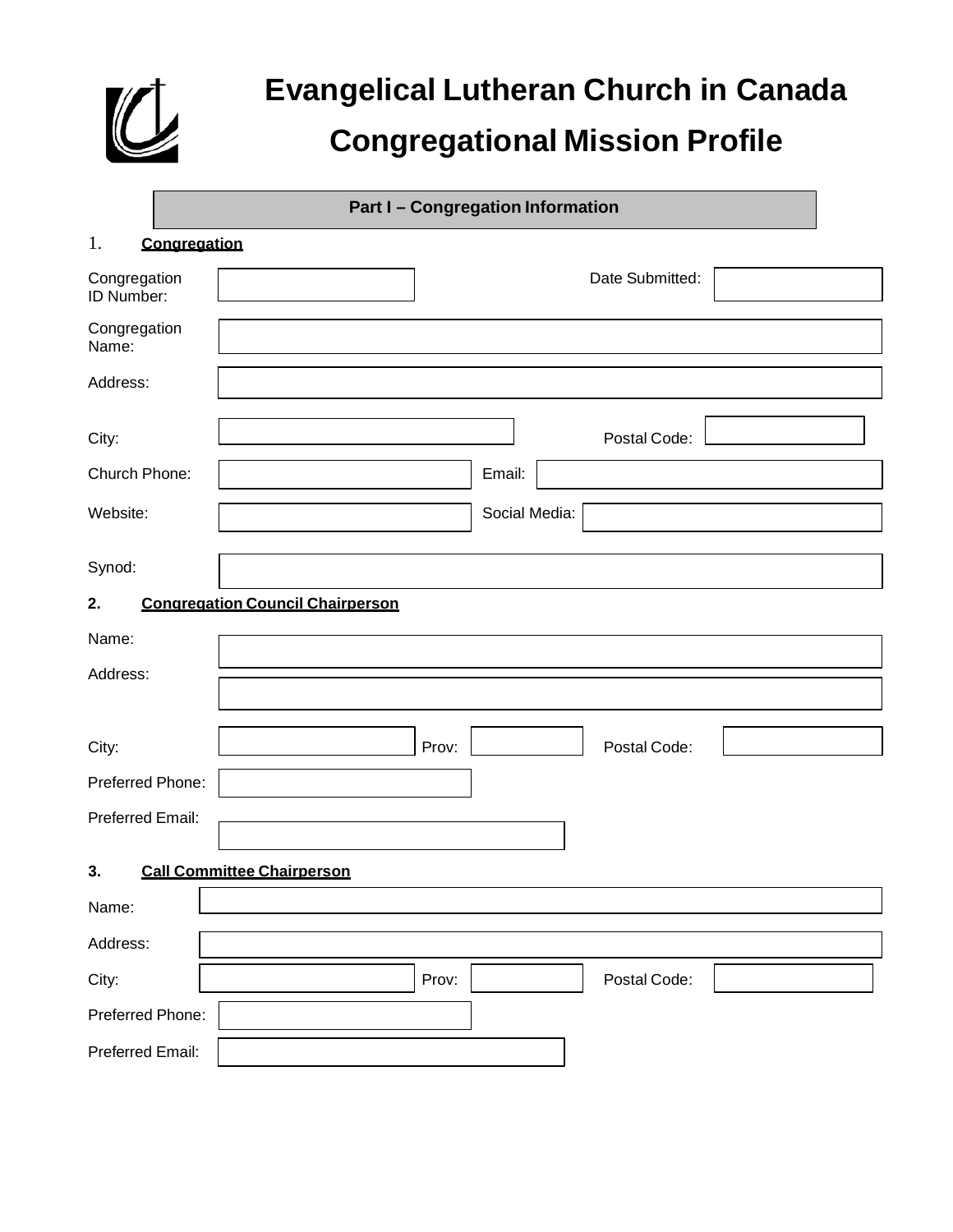4. List up to three events or developments that are the most important from the history of your congregation.<br>Please indicate the dates. If you have a short, concise congregational history, please attach it.

(*For example: significant anniversaries, building programs, merger, worship service added, outreach ministries, staff or pastoral positions added or revamped, lengthy pastorates, interns, intentional interims, restructuring of congregational Council or board, mission development, relationship with Lutheran agencies or organizations, capital appeals*)

**5. There are historical or internal issues in any congregation about which a candidate should be aware. Please describe:**

**a**. The length of time your three previous pastors served and their reasons for leaving.

**b**. The most significant conflict in your congregation in the last 20 years and what the congregation has learned from that conflict.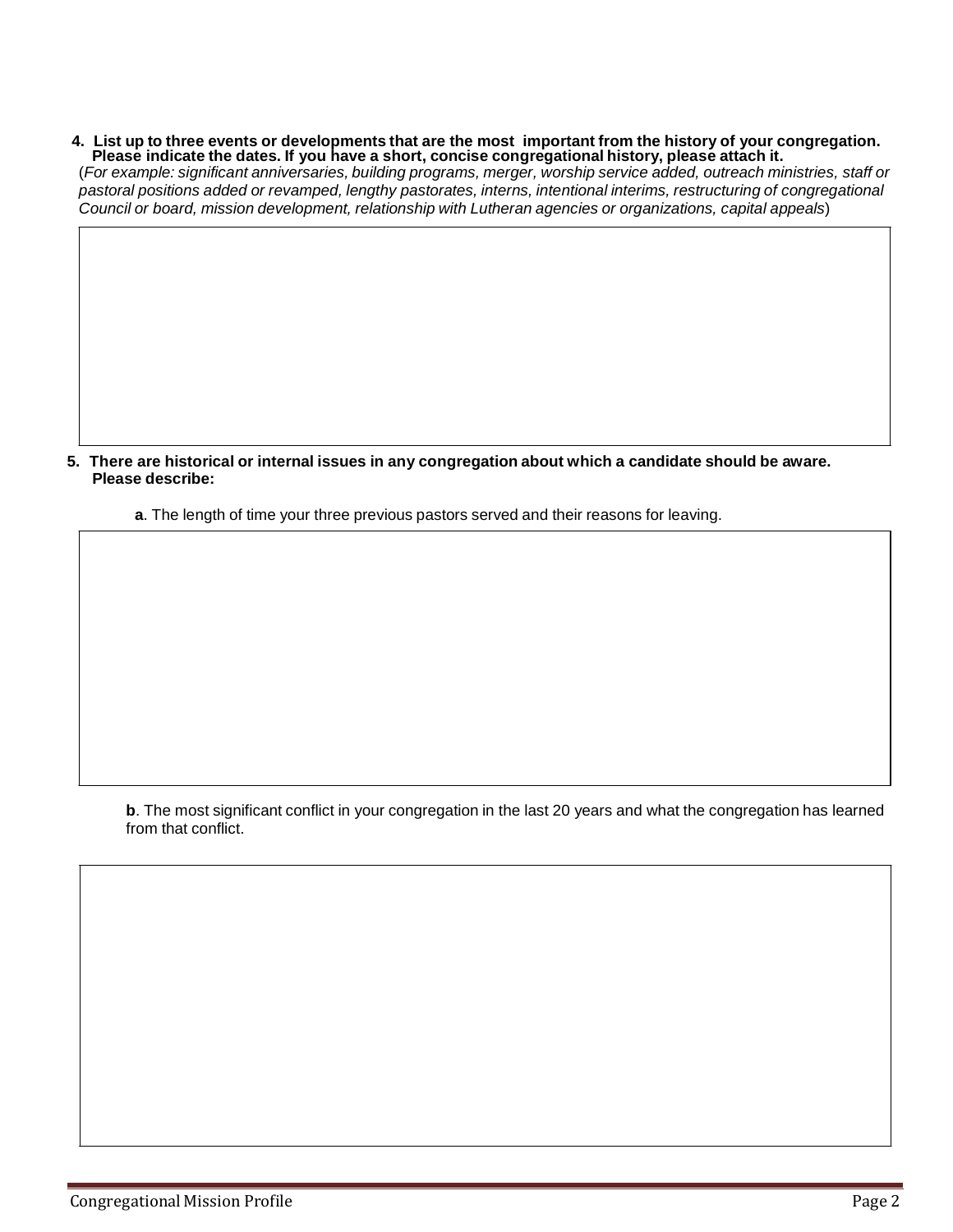**c**. What are some of the present challenges for your congregation as it moves into the future?

### **6. Review the congregation's current data on elcic.ca/**

(Comment here on any surprises or especially significant trends.)

### **7. Congregation constitution was last updated:** (Comment on reason for update.)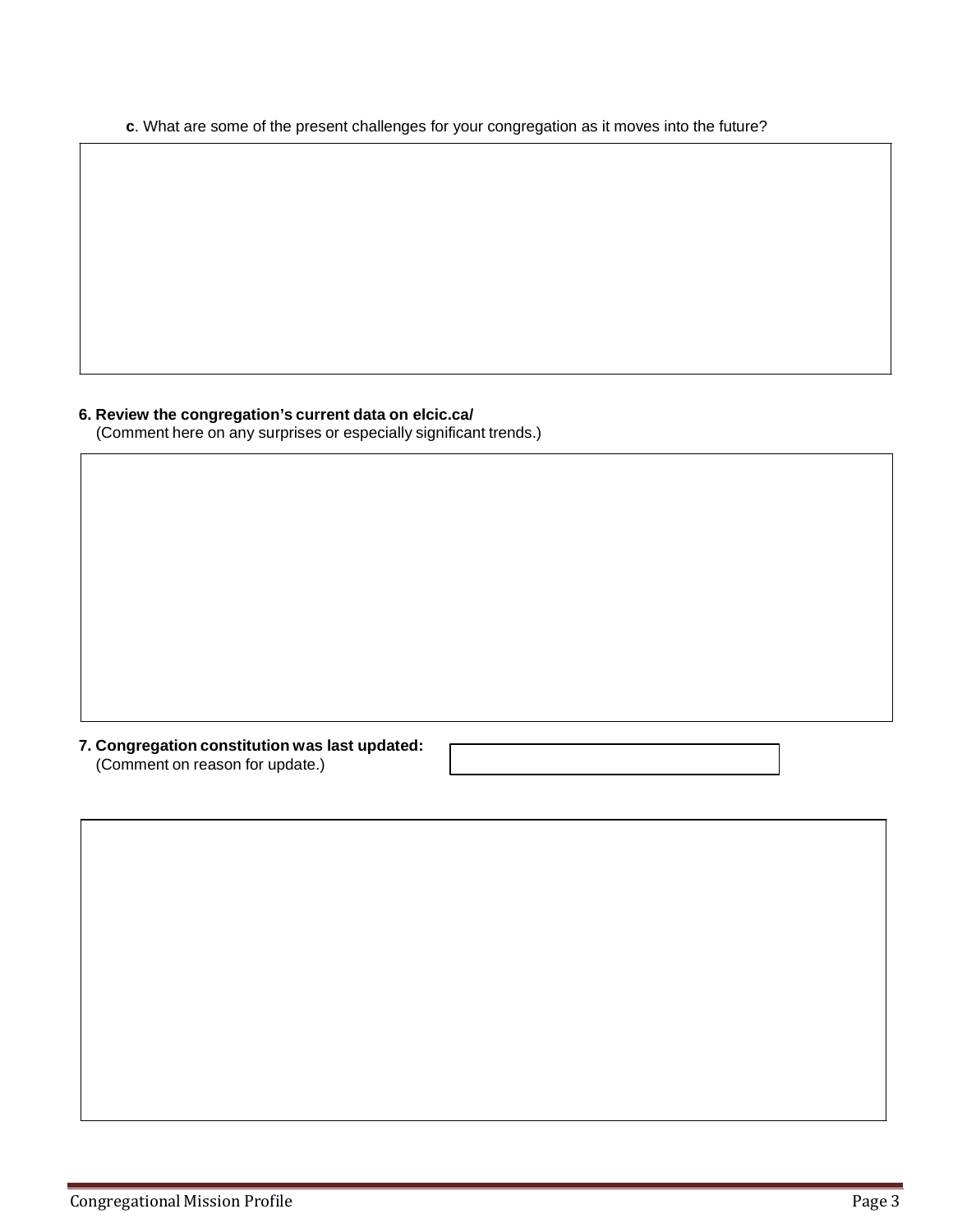### **8. Most members live within what distance of the church building?**

**a**. Estimate, to the nearest whole number, the percentage of congregational members who live within the following distances of the church building:

| less than 3 km from church  |  |
|-----------------------------|--|
| 3-10 km from church         |  |
| more than 10 km from church |  |

**b**. Estimate, to the nearest whole number, the percentage of congregation members who use the following modes of transportation to come to church:

| automobile:                 | %            |
|-----------------------------|--------------|
| walk or cycle:              | $O_{\ell}$   |
| take public transportation: | $\mathbf{o}$ |

### **Part II – Ministry Practices and Structure**

**9. Describe the congregation's present program and practices in worship (***time, type, style, primary resources, frequency of communion, earliest age of communion),* **education** *(adult, youth, confirmation)* **and evangelism (***outreach in community and response to visitors***)**.

(*Comment on how ministries are organized – by committees [ad hoc or standing], task forces or as special projects*.)

### **10. Describe the service ministries of the congregation, its community involvement, and ecumenical partnerships.**

(F*or example: food bank sponsor or contributor, build shelter for low-income residents in the community, addiction-related groups or other organizations*.)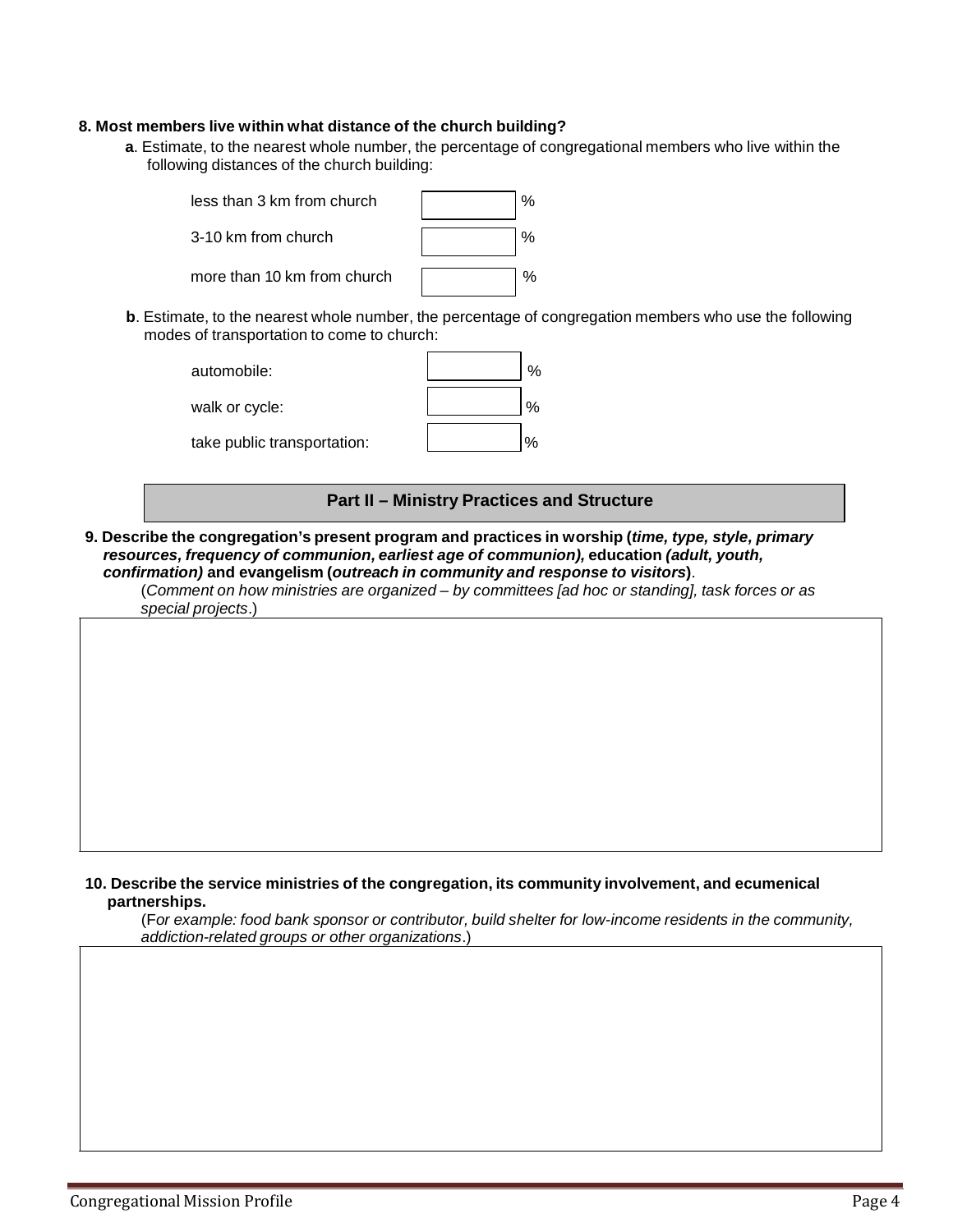**11. Describe the congregation's present staffing. Please include volunteers responsible for parish printed communications, supervising education programs, building maintenance or other regular tasks.** (*For paid staff: note whether part-time or full-time; whether members of the congregation; lines of* 

| accountabilities; and length of service.)                                                                      |                       |                          |  |
|----------------------------------------------------------------------------------------------------------------|-----------------------|--------------------------|--|
|                                                                                                                |                       |                          |  |
|                                                                                                                |                       |                          |  |
|                                                                                                                |                       |                          |  |
|                                                                                                                |                       |                          |  |
|                                                                                                                |                       |                          |  |
|                                                                                                                |                       |                          |  |
|                                                                                                                |                       |                          |  |
|                                                                                                                |                       |                          |  |
|                                                                                                                |                       |                          |  |
|                                                                                                                |                       |                          |  |
|                                                                                                                |                       |                          |  |
| 12. Construction date of church building:                                                                      |                       | Date of last renovation: |  |
|                                                                                                                |                       |                          |  |
| Is any building program projected?                                                                             | $\gamma$ es $\Box$ No | If yes, when?:           |  |
| Please describe existing building issues which may need to be addressed and the current extent of handicapped  |                       |                          |  |
| accessibility. Also use this space to describe the condition of any church property, its insured value and any |                       |                          |  |
| outstanding debt on it.                                                                                        |                       |                          |  |
|                                                                                                                |                       |                          |  |
|                                                                                                                |                       |                          |  |
|                                                                                                                |                       |                          |  |
|                                                                                                                |                       |                          |  |
|                                                                                                                |                       |                          |  |
|                                                                                                                |                       |                          |  |
|                                                                                                                |                       |                          |  |
|                                                                                                                |                       |                          |  |
|                                                                                                                |                       |                          |  |
|                                                                                                                |                       |                          |  |

**13. Briefly describe the congregation's stewardship practices. What process is used for determining annual income projections? What is your current commitment** (*percentage of offerings*) **to ministry beyond the congregation** (*synod, seminary, other ministries*)?

(*For example: describe how stewardship is encouraged; pledge Sundays; how offerings are allocated.*)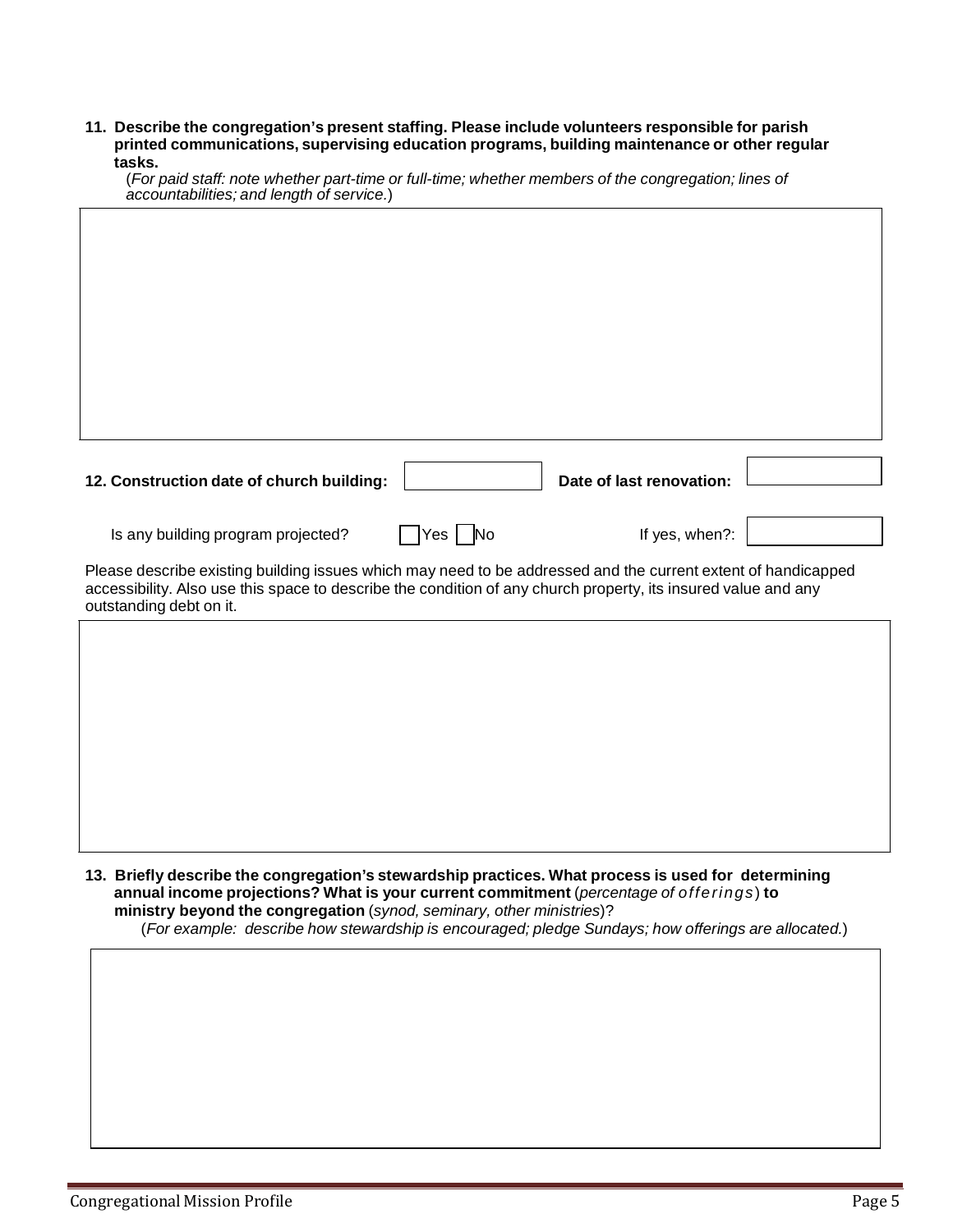**14. Has the congregation run a surplus/deficit in its current operating fund in the past three years? Be specific for each year including amounts.**

**b. Does the congregation have endowments and/or investments and how are they used?**

**c. Please list your benevolence offerings for the last three years with your commitment in brackets. Be specific for each year including figures.**

### **15. Describe synod and national church activities in which members have participated.**

(*For example: synod or national convention, synod or national council, synod committees, global mission events, ELW, stewardship or evangelism seminars, seminary events and youth gathering or youth leadership training.*)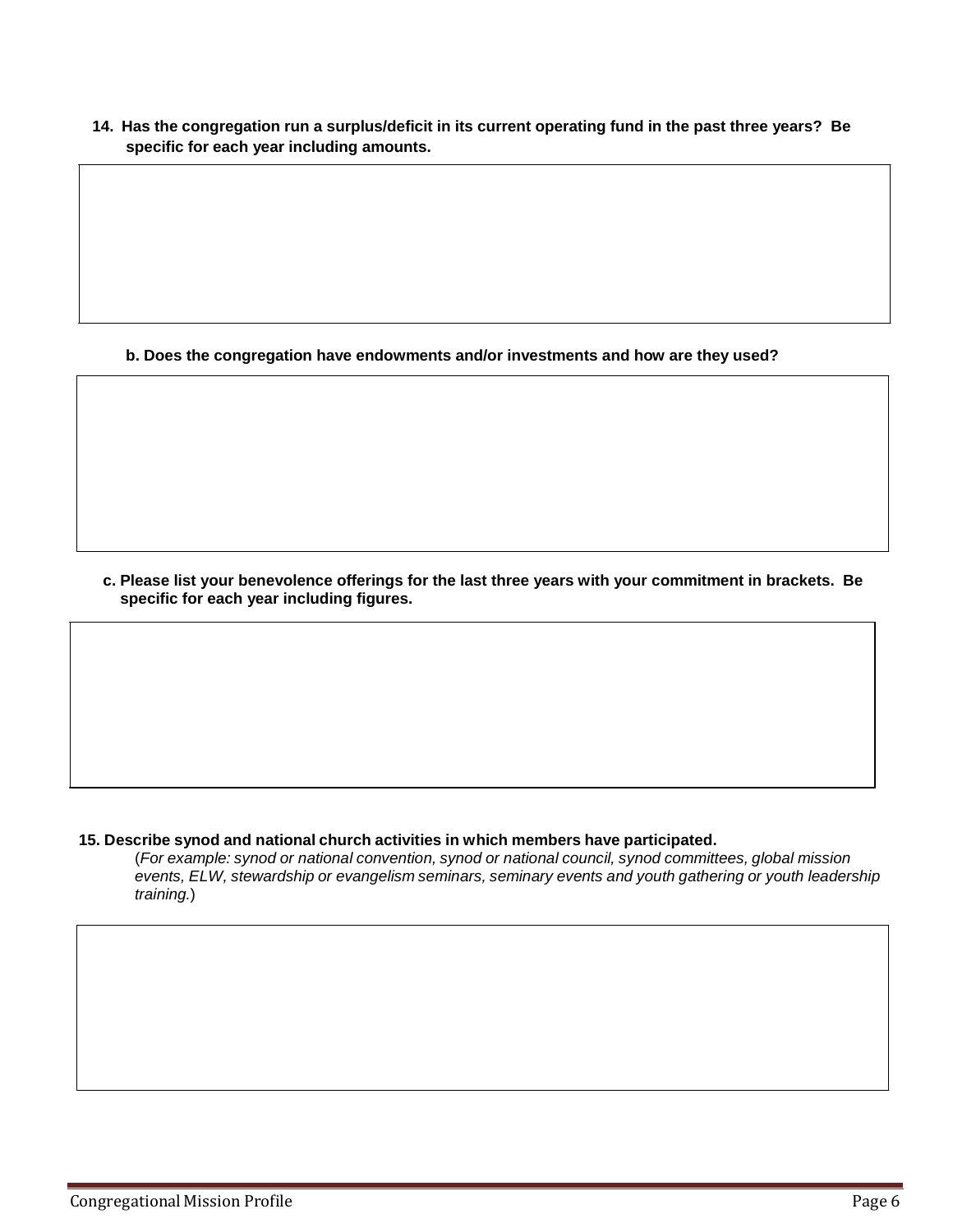### **16. As a local expression of the Evangelical Lutheran Church in Canada, how does this congregation see itself as a partner with the synod and the national church?**

(*For example, how is the congregation involved in the synodical and national expressions of the church?*)

### **Part III – Mission in the Community**

**17. Describe your larger neighbourhood in which your congregation meets and list the sources of your information.**

(*For example: ethnicity, marital status, median age and income; types of employment; quality of education, cost and types of housing, and recreational activities)*

### **18. Describe three distinct attributes of the community the congregation serves.**

(*For example: urban, suburban, small town or rural; growing, stable or declining economy; ethnic diversity, education opportunities; household profile; primary business or industries.*)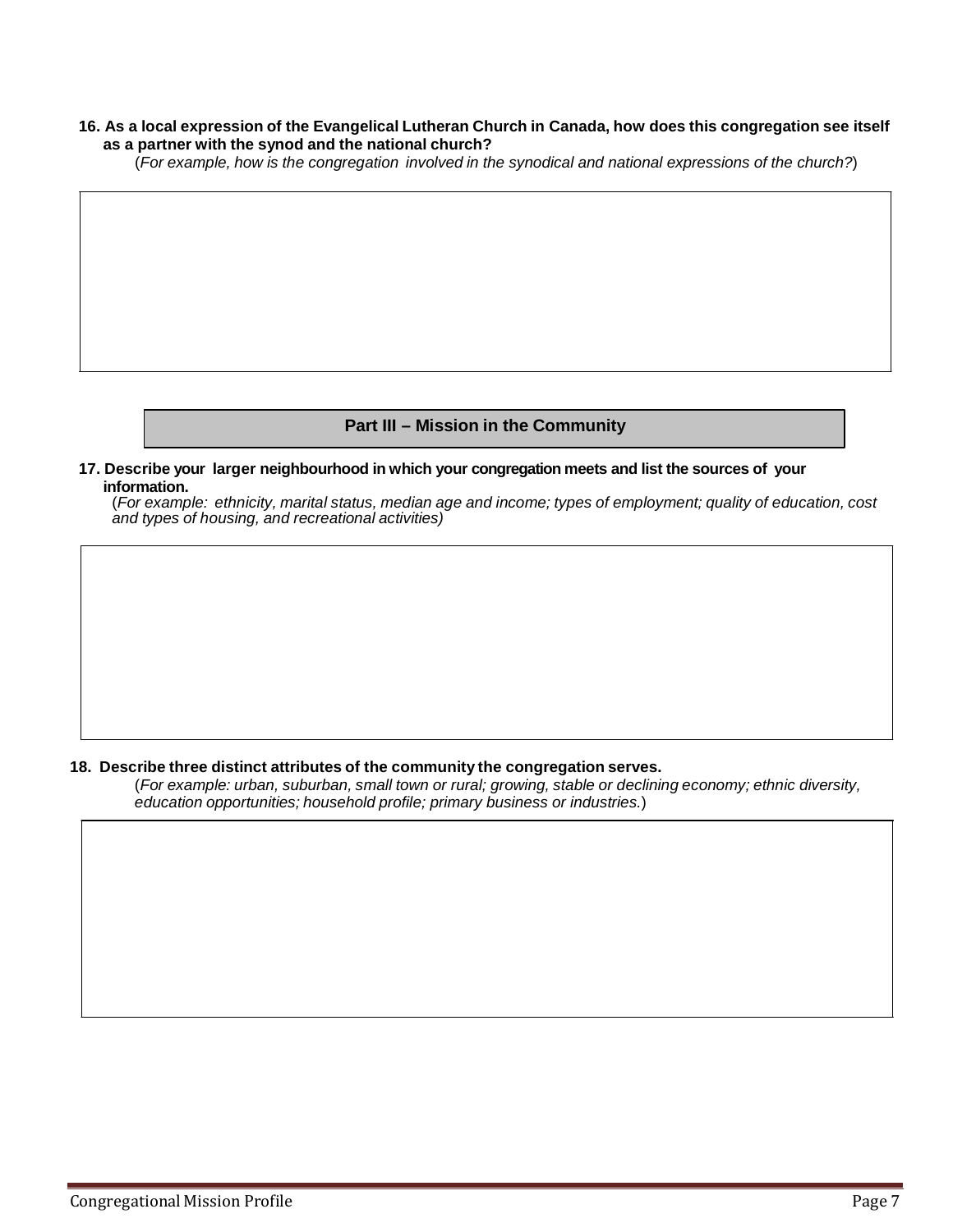### 19. What trends or issues in the community should be addressed by the congregation in the next five years?

(*For example: impact of population shifts, domestic violence, day care, youth services or recreation, homelessness, new construction, inflated housing prices or decline of housing stock.*)

### **20. What opportunities for cooperation have you found in your community?**

(*For example: ecumenical, inter-Lutheran, multifaith, cooperative worship, youth events, food pantry, women's shelter or homeless shelter.)*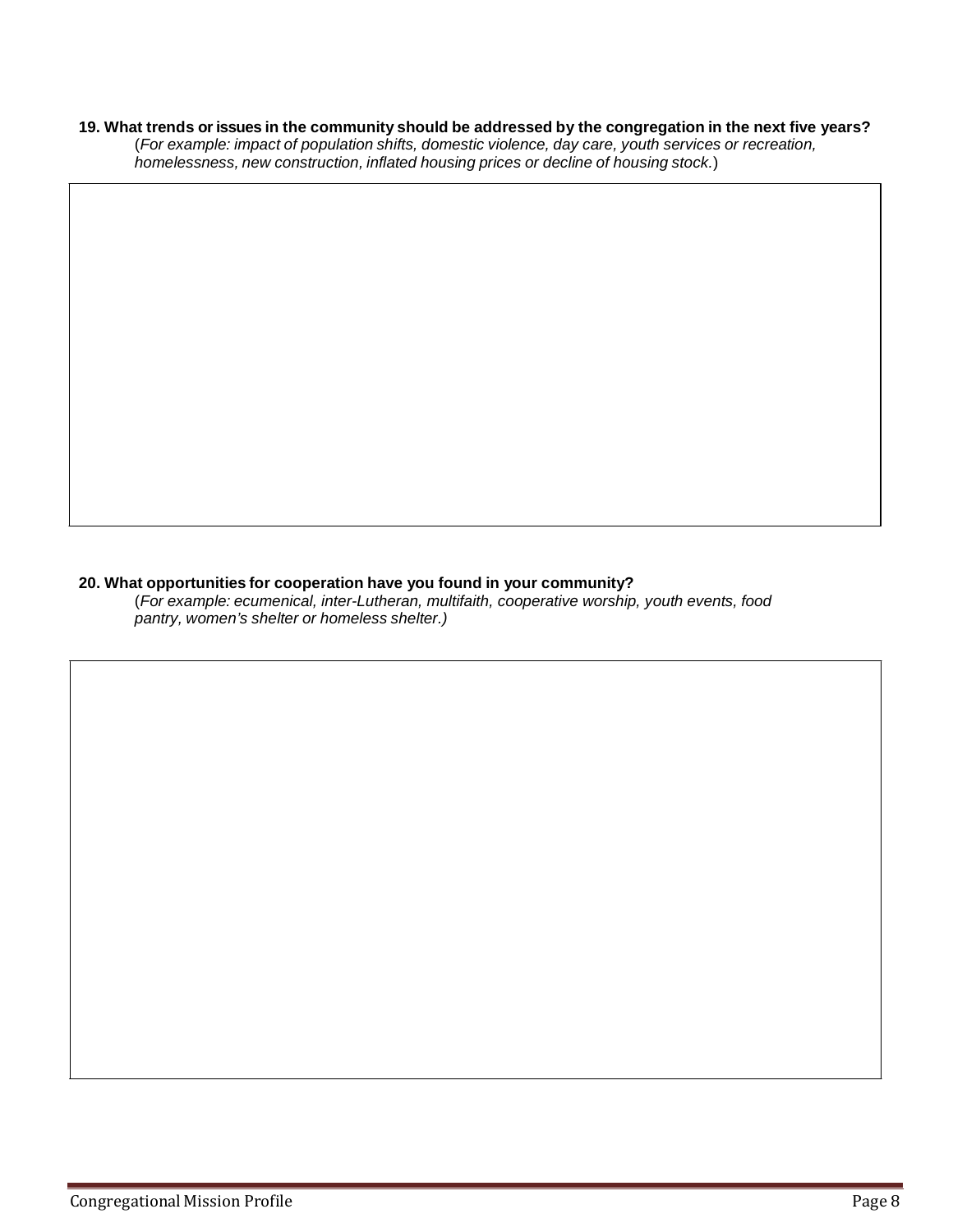|                                                                                                                                                                                   |  | Part IV - Where is God Leading Us? |  |
|-----------------------------------------------------------------------------------------------------------------------------------------------------------------------------------|--|------------------------------------|--|
| 21. In the past five years, has the congregation conducted a process to review its ministry and goals?<br>If yes, briefly outline the process used to develop these.<br>Yes<br>No |  |                                    |  |
|                                                                                                                                                                                   |  |                                    |  |
|                                                                                                                                                                                   |  |                                    |  |
|                                                                                                                                                                                   |  |                                    |  |
|                                                                                                                                                                                   |  |                                    |  |
|                                                                                                                                                                                   |  |                                    |  |
|                                                                                                                                                                                   |  |                                    |  |

### **22. What is the current vision or mission statement of the congregation?**

(*Comment on whether this mission statement accurately reflects the current understanding of the mission of the congregation or if it may need to be re-evaluated.*)

23. During the next one to three years, what are the top three mission priorities for the congregations **which, if accomplished, hold the most promise for the continued development of your ministry?** (*For example: outreach; service to the community; building program; adding staff or rostered ministers; restructuring of committees or boards; stewardship or evangelism programs.*)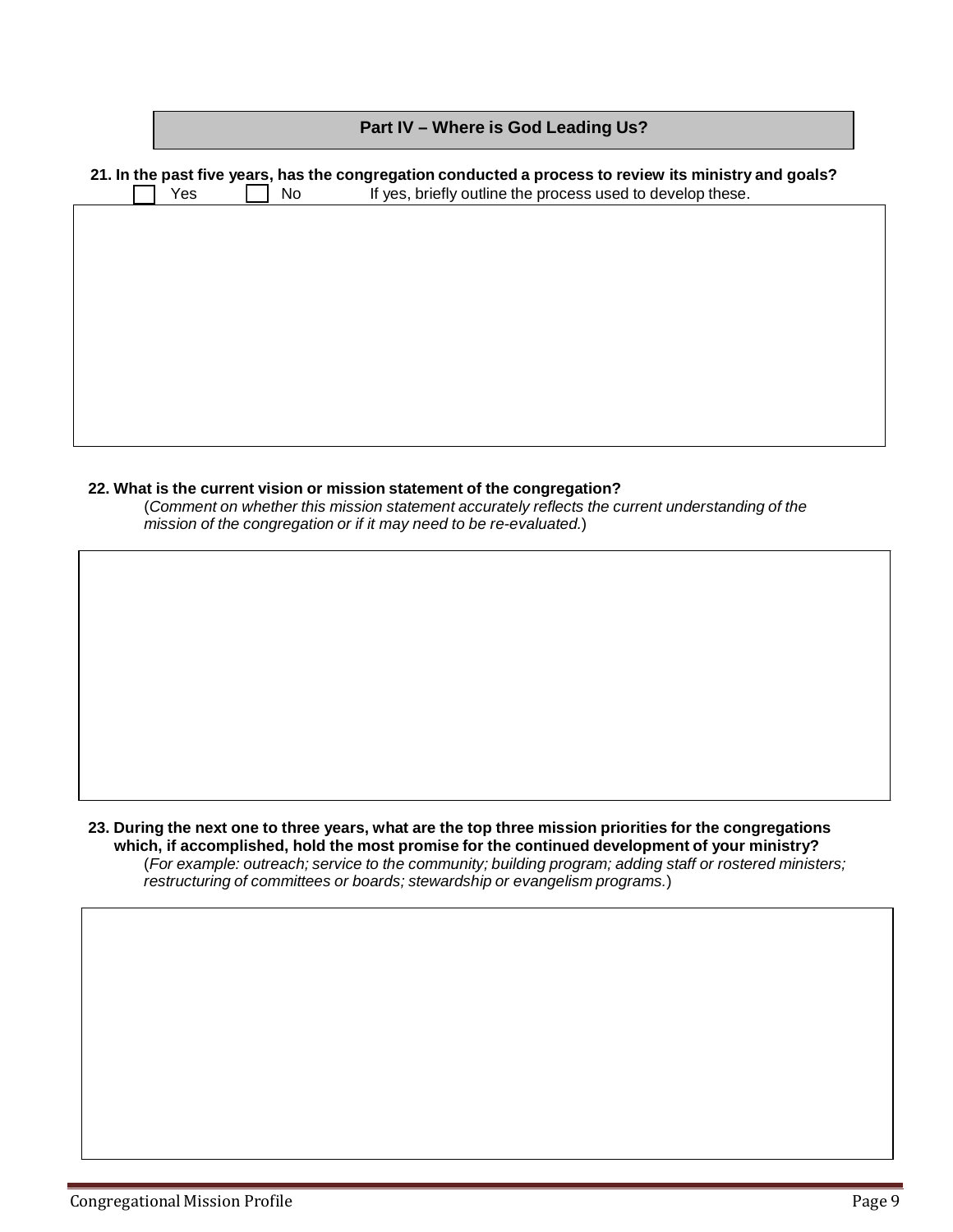### **24. What is your congregation excited about?**

(*For example: list events or activities that generate interest and participation.*)

# **Part V – The Leader We Seek**

**25. Position title:**

### **26 a. Ministry Areas and Descriptions.** Please review the list of ministry areasand descriptionsand proceed to 26 b.

| <b>Ministry Area</b>                           | <b>Description</b>                                                                                                   |
|------------------------------------------------|----------------------------------------------------------------------------------------------------------------------|
| Worship Leadership                             | Plan and conduct worship services.                                                                                   |
| Social Ministry                                | Enable persons to become aware of community needs and<br>participate in action and advocacy.                         |
| <b>Children's Ministry</b>                     | Teach and relate to preschool and elementary age children.                                                           |
| Ministry with Youth and<br><b>Young Adults</b> | Creatively relate to youth and young adults to teach the faith<br>and inspire commitment.                            |
| <b>Teaching Adults</b>                         | Teach and lead adults in faith development.                                                                          |
| Administration                                 | Oversee the affairs of the organization and work of staff.                                                           |
| <b>Community Work</b>                          | Represent the church and motivate persons to cooperate in<br>community activities.                                   |
| <b>Ecumenical Work</b>                         | Stimulate cooperation in local inter-church programs.                                                                |
| Stewardship                                    | Inspire and motivate persons in developing and using<br>individual and group resources in the service of the church. |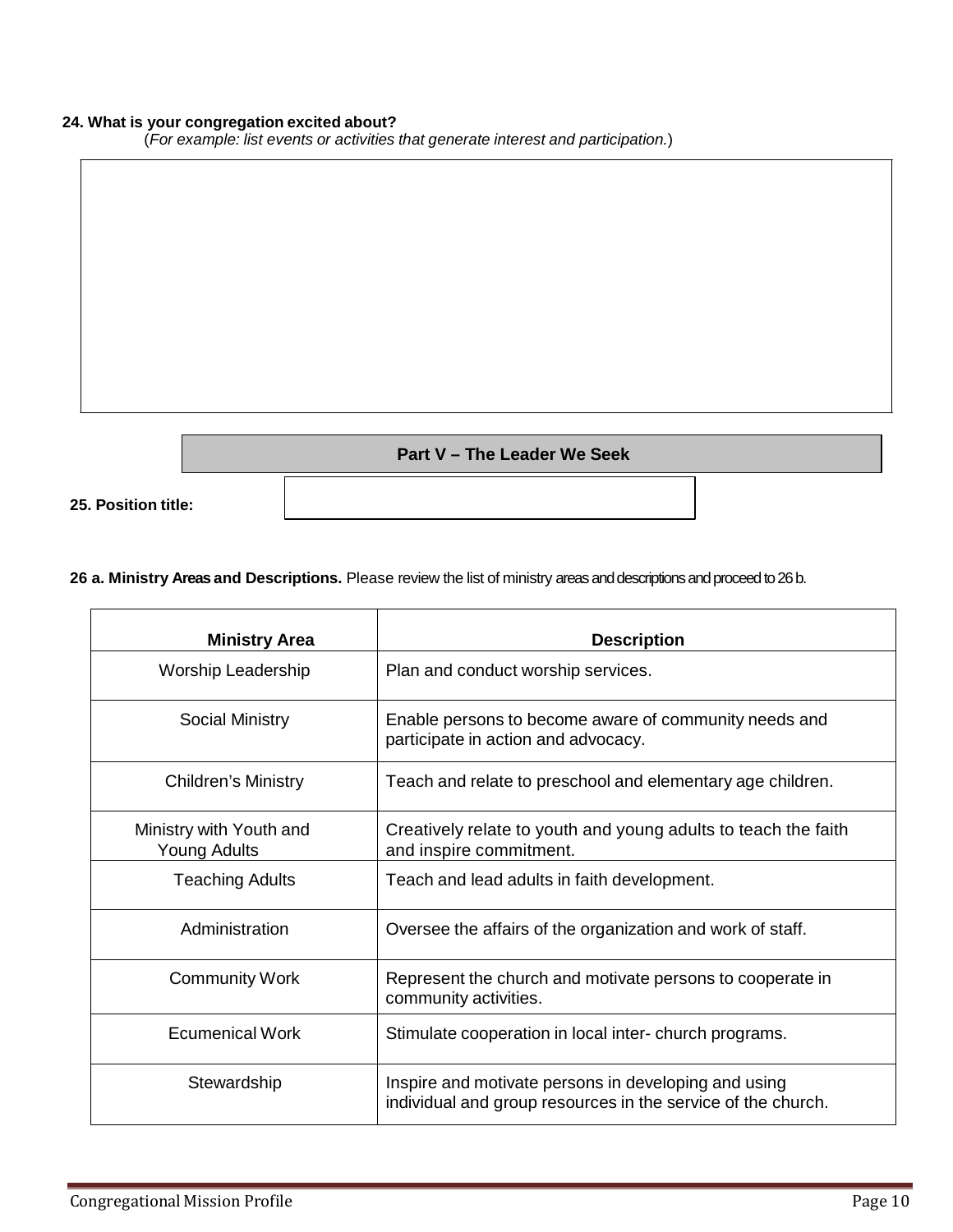| <b>Ministry Area</b>            | <b>Description</b>                                                                                            |
|---------------------------------|---------------------------------------------------------------------------------------------------------------|
| Evangelism                      | Mentoring the community to help them live and tell the stories of<br>faith.                                   |
| Visitation                      | Support and nurture persons by visiting with them in their homes<br>and places of employment.                 |
| Preaching                       | Proclaim the gospel as it applies to the lives of people.                                                     |
| <b>Ministering in Crisis</b>    | Support persons in the midst of crisis.                                                                       |
| Counselling                     | Assist persons facing problems or decisions.                                                                  |
| Participant in the Wider Church | Provide leadership to programs of the church in the synod and<br>the ELCIC.                                   |
| <b>Financial Management</b>     | Work with accounts, figures and budgets.                                                                      |
| Inter-personal Climate          | Exhibit and inspire a spirit of community.                                                                    |
| <b>Recruit and Equip</b>        | Enlist, equip and motivate leaders to carry out the work of the<br>congregation/organization.                 |
| Interpreter of Theology         | Communicate a comprehensive understanding of the Bible and<br>Christian theology from a Lutheran perspective. |
| Innovator                       | Envision and implement new approaches, activities and projects.                                               |
| <b>Conflict Management</b>      | Analyze and utilize conflict situations to strengthen community<br>life.                                      |
| Planner                         | Map out objectives, plan overall organization strategy<br>and design programs.                                |
| <b>Sharing Leadership</b>       | Work mutually with volunteers and colleagues.                                                                 |
| Family Life / Self Care         | Cultivate home and personal life.                                                                             |
| <b>Study Habits</b>             | Follow a regular schedule of reading and studying.                                                            |
| <b>Spiritual Discipline</b>     | Maintain a disciplined life of prayer and personal devotion.                                                  |
| <b>Small Groups</b>             | Plan, cultivate and support small group ministry.                                                             |
| Transformational/Redevelopment  | Lead a declining congregation into hope and new life.                                                         |
| <b>Musical and Artistic</b>     | Enjoy and use music and the arts to enhance worship.                                                          |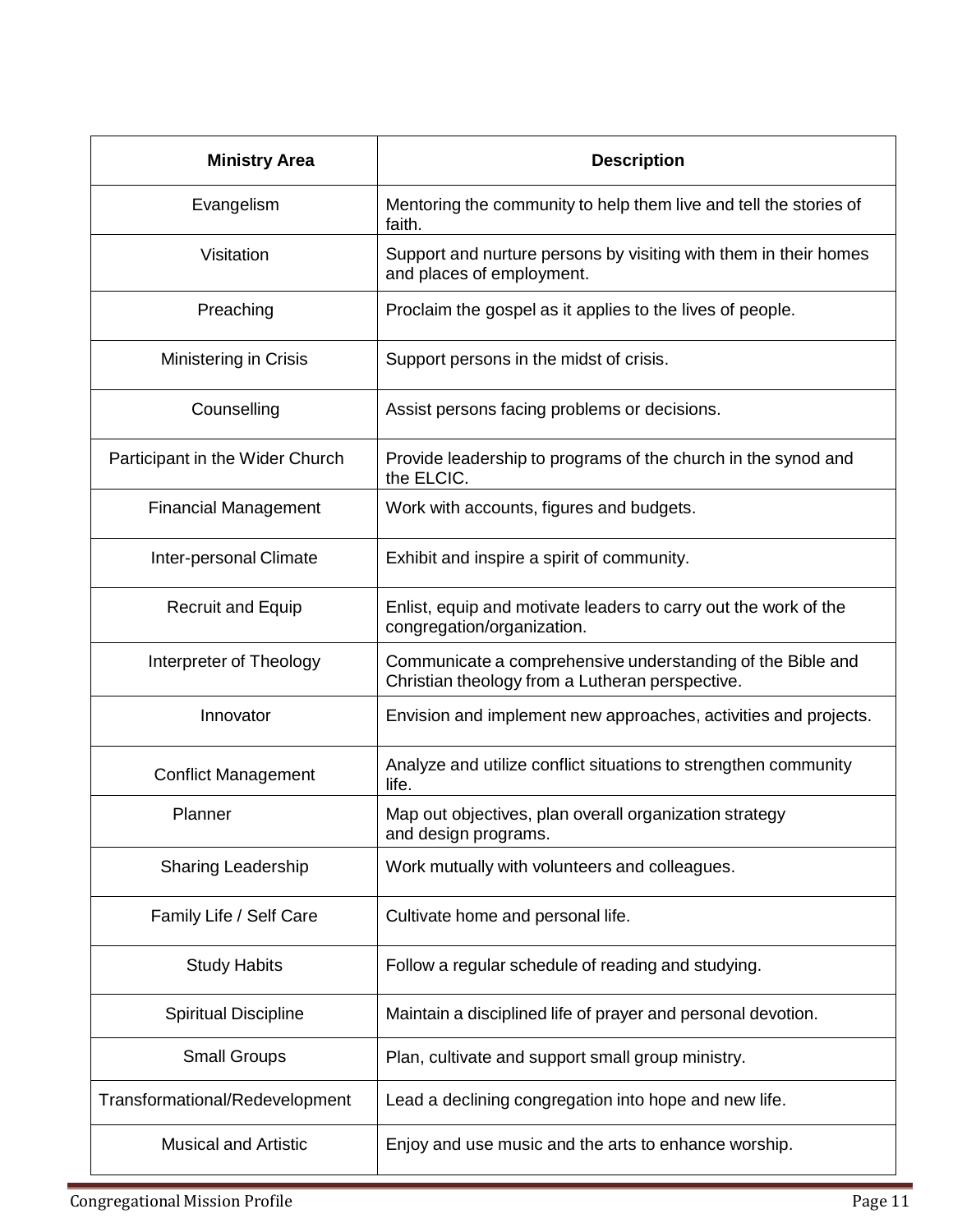26. b. List five areas of ministry you expect your rostered leader to give primary attention to in the first **three years of their ministry.**

## **27. Compensation and professional expense reimbursement.** Range of salary:  $\frac{1}{3}$ Range of salary including housing allowance:  $\$\$$ In addition to salary, we provide: (*Check all that apply*) Parsonage **Housing Equity Allowance** Continuing Education as per Synod Guidelines Car Allowance as per Synod Guidelines Extended Health, Dental and Pension through ELCIC Group Services, Inc. Other: (Please explain briefly below.)

### **Total compensation and professional expense package:** \$

Please comment on how these figures compare to your synod's compensation guidelines.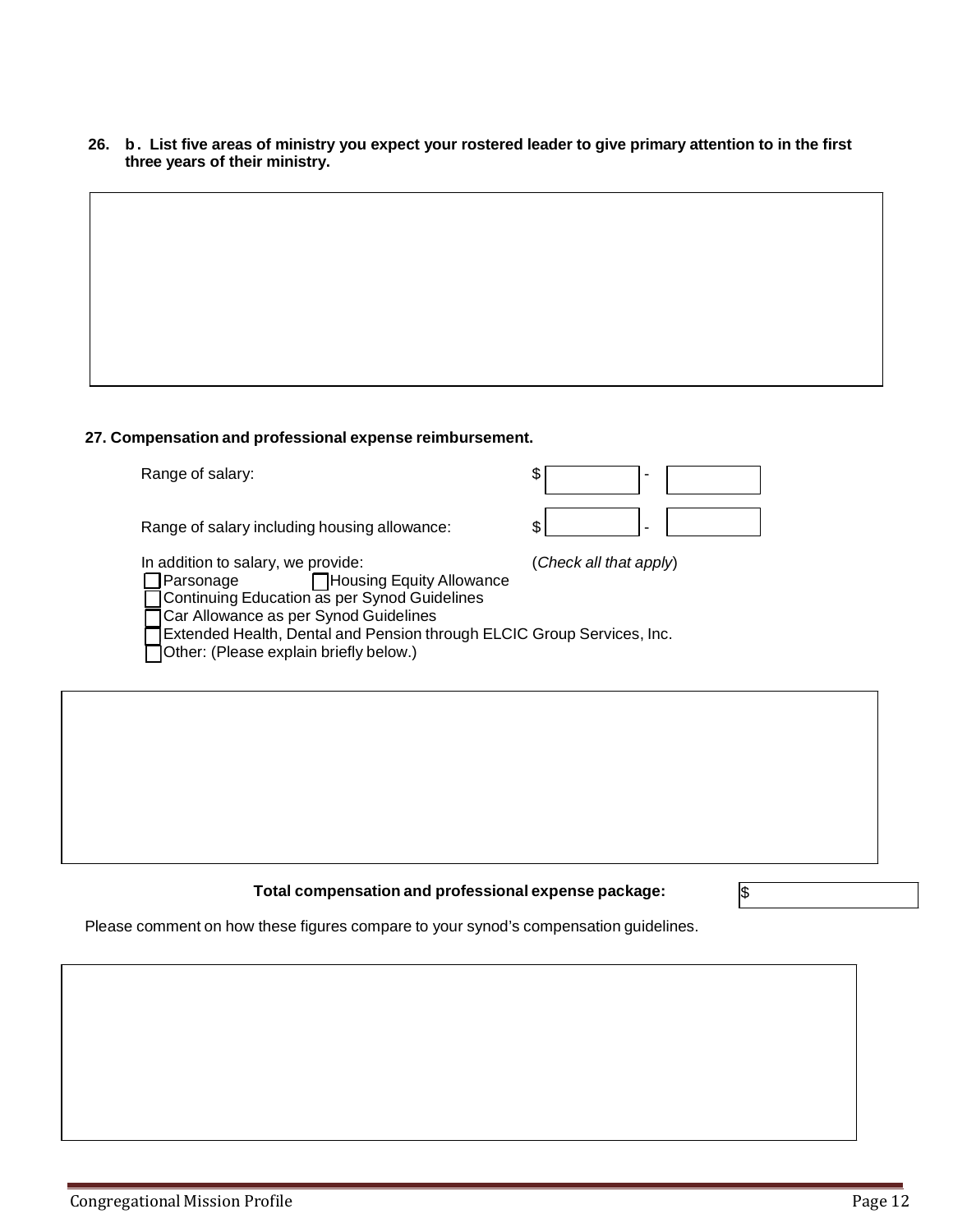### **28. Are you able to supply the following items, if requested?**

| <b>Item</b>                                              | <b>Yes</b> | No |
|----------------------------------------------------------|------------|----|
| Mission and Vision Statement of the Congregation         |            |    |
| <b>Annual Reports</b>                                    |            |    |
| <b>Budget</b>                                            |            |    |
| <b>Weekly Sunday Bulletin</b>                            |            |    |
| <b>Communication Pieces (newsletter, brochure, etc.)</b> |            |    |
| <b>Brief History of the congregation</b>                 |            |    |

### **References**

.

List two references outside of the congregation (for example: neighborhood leader, member of ministerial)

| Relationship: | Name:                 |
|---------------|-----------------------|
| Address:      |                       |
| City:         | Postal Code:<br>Prov. |
| Phone:        | Email:                |
| Relationship: | Name:                 |
| Address:      |                       |
|               |                       |
| City:         | Postal Code:<br>Prov: |
| Phone:        | Email:                |